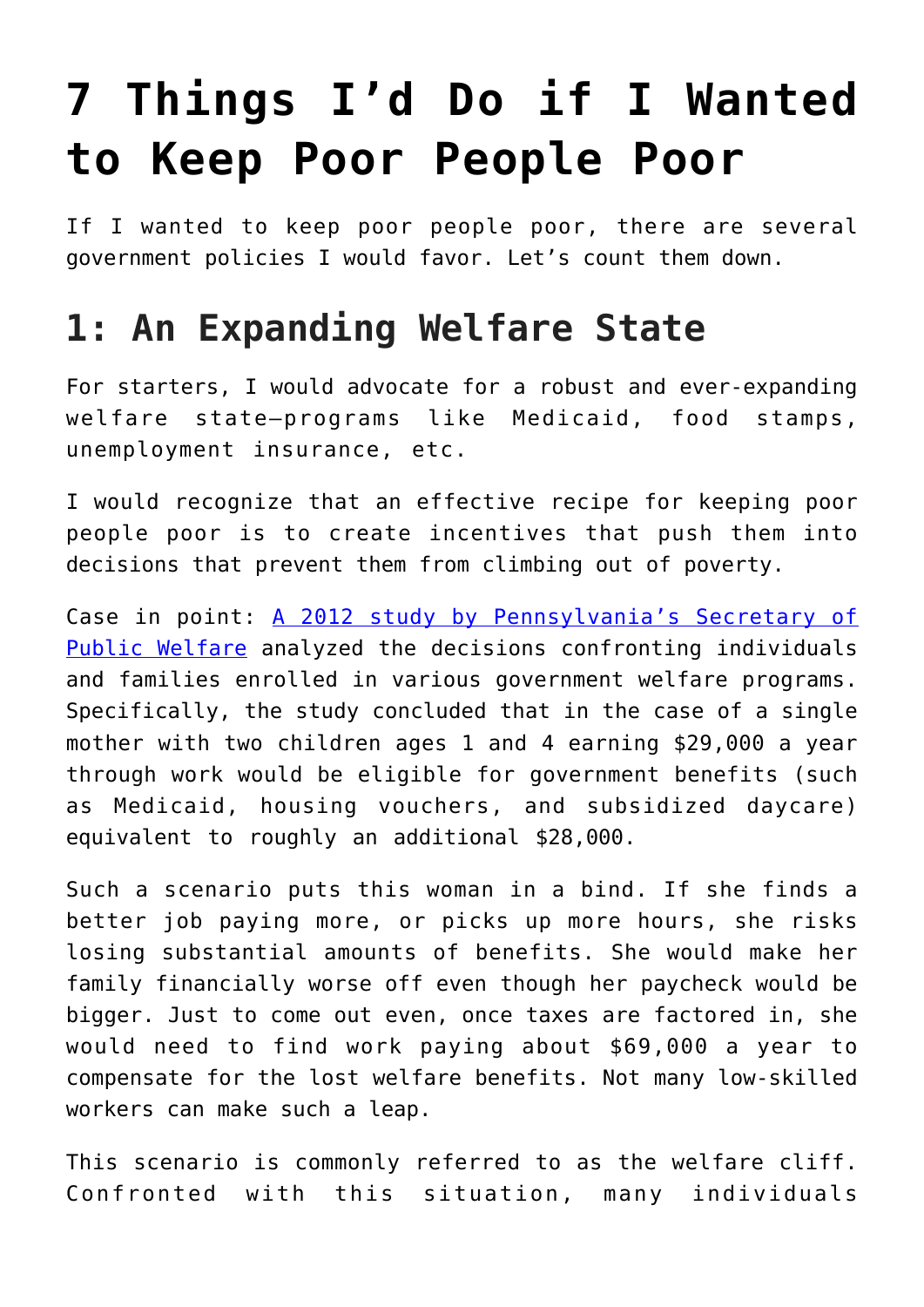understandably opt to continue receiving the government benefits. Rather than help individuals, the perverse economic incentives created by the "social safety net" trap aid recipients on welfare. And the longer they remain out of the workforce, or at lower levels of employment, the less employable they become. It is a vicious, self-reinforcing cycle that keeps people poor and dependent on the state.

Moreover, there is the impact the welfare state has on the family unit. Welfare programs break up families by replacing a father's paycheck with a government check and benefits. Nationally, since LBJ's Great Society ratcheted up government welfare programs in the mid-1960s, the [rate of unmarried](https://www.washingtonpost.com/news/wonk/wp/2014/12/18/the-unbelievable-rise-of-single-motherhood-in-america-over-the-last-50-years/?noredirect=on&utm_term=.ec52a122892b) [births has tripled.](https://www.washingtonpost.com/news/wonk/wp/2014/12/18/the-unbelievable-rise-of-single-motherhood-in-america-over-the-last-50-years/?noredirect=on&utm_term=.ec52a122892b)

In my home state of North Carolina, families are [roughly five](https://www.nccivitas.org/2018/toxic-agenda-poverty-north-carolina-part-1/) [times as likely](https://www.nccivitas.org/2018/toxic-agenda-poverty-north-carolina-part-1/) to be in poverty when there is no father in the home.

#### **2: Progressive Taxation Policy**

If I wanted to keep poor people poor, I also would finance the welfare state poverty trap through punitive taxes on the job and wealth creators of society.

The key ingredient to economic growth, and thus a higher standard of living for society's poor, is through productivity gains made possible by capital investment. High marginal taxes on profitable companies and small businesses alike discourage capital investment. As businesses decide to either not expand or take their businesses to more investment-friendly countries, job opportunities dry up.

#### **3: Increase the Minimum Wage**

If I wanted to keep poor people poor, I would advocate for higher government-enforced minimum wages. The law of supply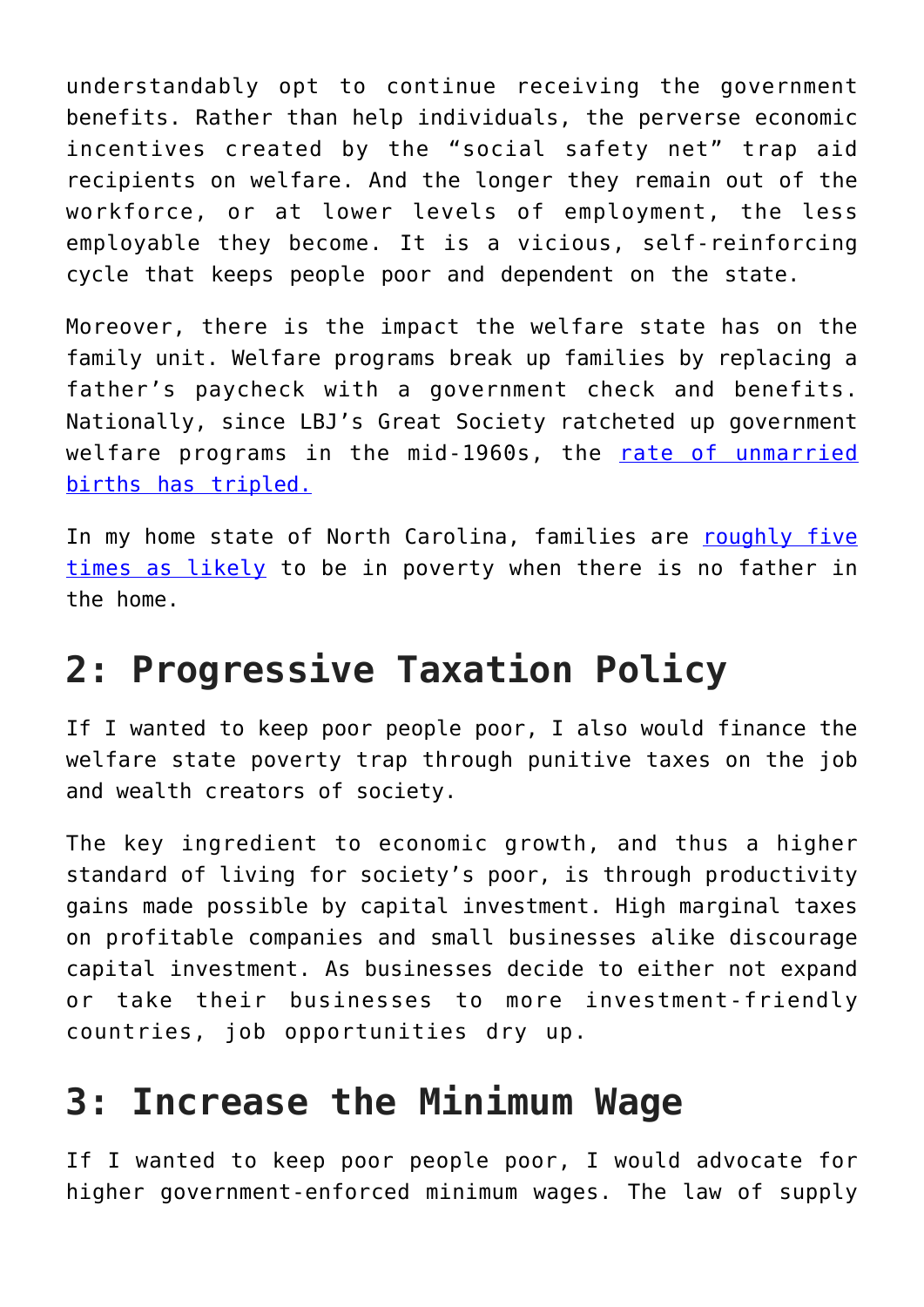and demand tells us that the higher the price of a good or service, the less of it will be demanded (other things held equal, of course). The demand for low-skilled labor is no exception. Minimum wage laws are an effective tool to cut off the bottom rung of the career ladder.

Meanwhile, the higher wages will attract more job seekers willing to supply their labor at the higher price. Employers will be able to be more selective in their hiring, and as such the lower-skilled job seekers will be crowded out of these opportunities by higher-skilled, less-needy candidates. Minimum wage laws are an effective tool to cut off the bottom rung of the career ladder for those most in need of establishing work experience.

## **4: Support Restrictive "Green Energy" Policies**

If I wanted to keep poor people poor, I would support government "green energy" initiatives that make energy more expensive. State and federal initiatives that mandate more expensive "renewable" energy mean that—in the words of President Obama—[utility bills "necessarily skyrocket."](https://www.politico.com/story/2012/04/uttered-in-2008-still-haunting-obama-in-2012-074892) Poor people trying to scrape by just to stay even can scarcely afford higher electricity bills.

#### **5: Increase the Business Regulatory Burden**

If I wanted to keep poor people poor, I would see to it that government imposes many costly regulations on businesses. Such tight restrictions discourage businesses from starting or expanding, Such tight restrictions discourage businesses from starting or expanding, meaning fewer job openings for those most in need of opportunity. And mountains of red tape force business to expend scarce resources on compliance costs rather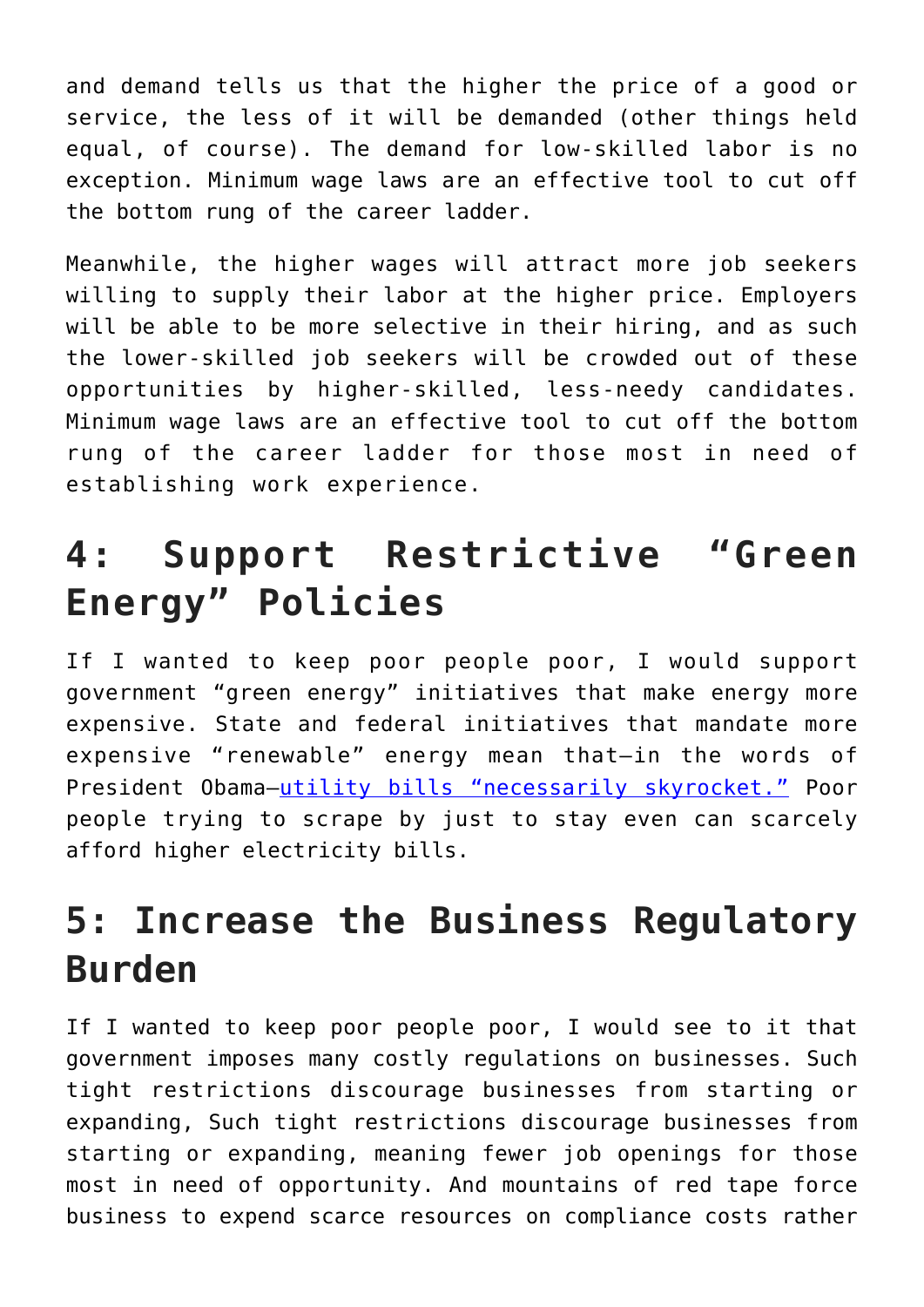than investing in their businesses and creating jobs. Higherskilled compliance officer jobs will consume payroll that could have potentially gone toward opportunities for lowerskilled job seekers.

#### **6: Inflate the Money Supply**

If I wanted to keep poor people poor, I would support "quantitative easing" policies. Under such programs, the Federal Reserve creates money out of thin air. The inflated money supply then erodes the value of the dollars sitting in your wallet or bank account. The poor are hit hardest by this inflation because their limited skill set makes it far more difficult for their incomes to keep up with the rising cost of living.

### **7: Impose High Tariffs**

If I wanted to keep poor people poor, I would impose heavy tariffs on foreign goods in order to limit imports. Sure, the domestic industries protected from competition by these [tariffs](https://www.nytimes.com/2018/03/05/opinion/trump-tariff-americans-jobs.html) would prosper, but at what cost? For example, tariffs [on foreign steel](https://www.nytimes.com/2018/03/05/opinion/trump-tariff-americans-jobs.html) may help the 170,000 American workers employed by the steel industry, but higher steel prices will harm those industries using steel as inputs—and the 6.5 million workers they employ. Ultimately, more jobs are likely to be destroyed than saved.

Furthermore, the **[price increases](https://www.usatoday.com/story/money/2018/07/30/coca-cola-raises-prices-amidst-trump-tariff-aluminum/865736002/)** passed along to consumers disproportionately harm low-income households. The combination of fewer job opportunities and a higher cost of living certainly makes it harder for the poor to climb out of poverty.

Finally, if I wanted to keep poor people poor, I would most definitely not support a competitive, free market economy. As Milton Friedman once [famously schooled](https://www.youtube.com/watch?v=RWsx1X8PV_A) Phil Donahue: